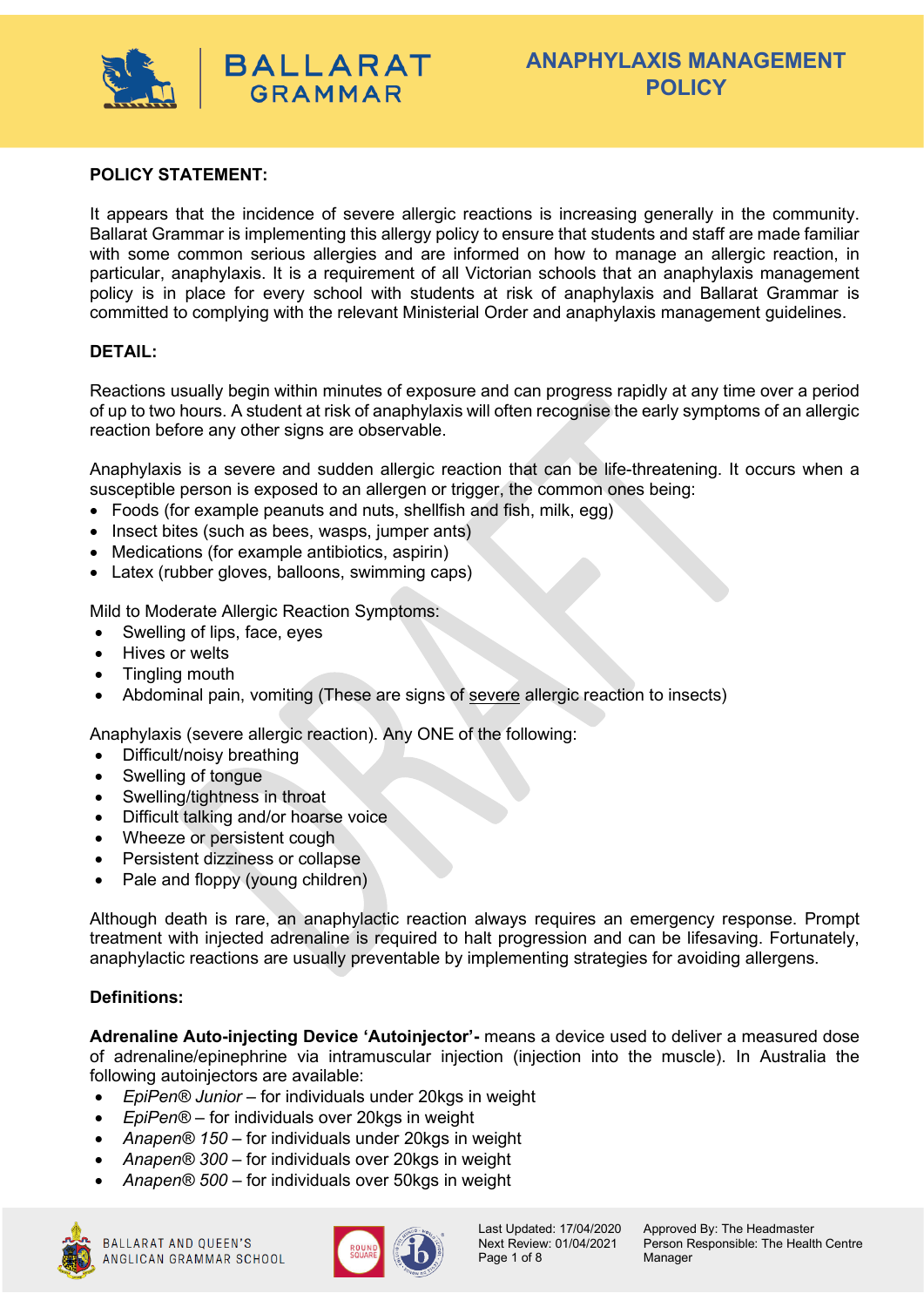

**School/school grounds-** refers to all campuses of Ballarat Grammar including the main campus at Forest Street and the Mount Rowan campus, as well as the boarding precinct at Forest Street.

# **Audit Policy**

Ballarat Grammar cannot guarantee a completely allergen free environment; however, we endeavor to be an "Allergy Aware" school. The School's policy is aimed at minimizing the risk of anaphylaxis through:

- 1. Greater awareness and education of serious allergies in the School community;
- 2. Effective communication between families and the School, including developing anaphylaxis management plans for students with serious allergies;
- 3. Training of staff to respond appropriately in an emergency, and
- 4. Having strategies in place to reduce exposure to allergens.

This policy applies to all students, staff and parents at Ballarat Grammar, and co-operation is required to ensure a safe environment for at risk students.

#### **PROCEDURE:**

#### **1. COMMUNICATION PLAN**

- *1.1 EDUCATION ABOUT SERIOUS ALLERGIES/ANAPHYLAXIS IN THE SCHOOL COMMUNITY:*
	- 1.1.1 The Headmaster of the School is responsible for ensuring that a communication plan is developed to provide information to all staff, students and parents about anaphylaxis and the School's anaphylaxis policy.
	- 1.1.2 The Deputy Head is responsible for ensuring that, as per Ministerial Order 706, all staff have undergone full accredited anaphylaxis training course, every three years and in addition, undertake an anaphylaxis update presentation at least twice a year (the first to be held at the beginning of the school year) conducted by a suitably trained person. This training will be conducted as part of Whole Staff Day Professional learning program at Ballarat Grammar Forest Street campus, or the designated location for Staff Day training and will cover:
		- 1.1.2.1 The School's anaphylaxis management policy;
		- 1.1.2.2 The causes, symptoms and treatment of anaphylaxis;<br>1.1.2.3 The identities of students diagnosed at risk of an
		- The identities of students diagnosed at risk of anaphylaxis and where their medication is located;
		- 1.1.2.4 How to use an autoinjector, including hands on practise with a trainer autoinjector; and
		- 1.1.2.5 The School's first aid and emergency response procedures.
	- 1.1.3 Information is provided on the web pages, in the School Planner, in documents provided to all current families and to new families as part of the enrolment procedures, and also in the Bulletin, on School policy on managing serious allergies.
	- 1.1.4 All staff who teach, are on supervision duty, accompany excursions and School camps, or who supervise sporting events, have training in anaphylaxis management and are provided with appropriate medical details of the children in their care.
	- 1.1.5 Coordinators of volunteers and casual relief staff advise them of students at risk and their role in responding to an anaphylactic reaction by a student. The staff of the Health Centre co-ordinate the provision of this information.
	- 1.1.6 It is the parent's responsibility to educate their affected child in the self-management of their food allergy, including allergy avoidance and how and when to inform an adult if they need help.
	- 1.1.7 Training Plan for any members of staff who are unable to complete formal training, in consultation with the parents of any affected student with a medical condition that relates to allergy and the possibility for anaphylactic reaction the Headmaster's delegate will develop



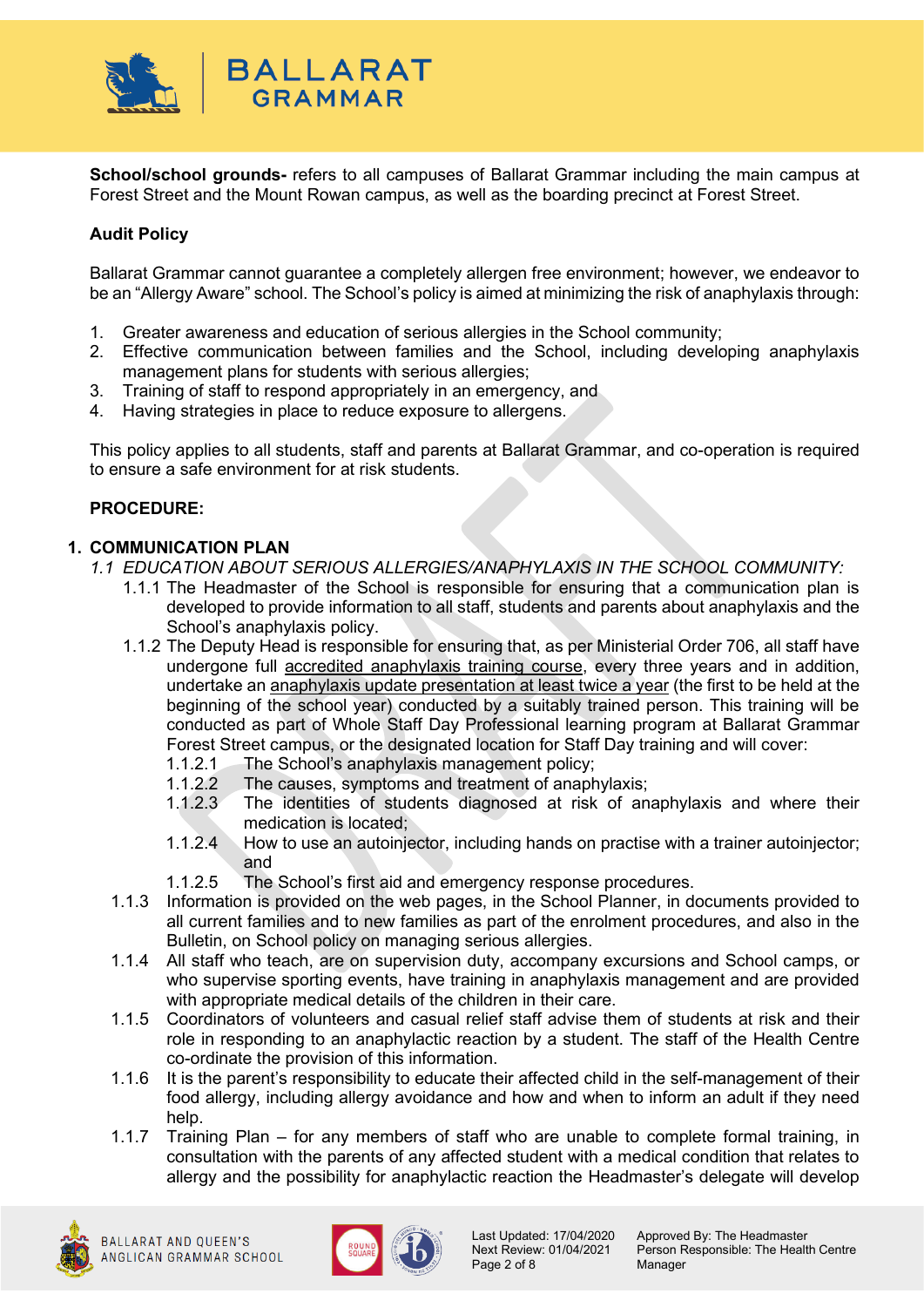

an interim plan. In addition to this interim plan, suitably qualified staff will be within reasonable access including on excursions, camps and other outdoor activities. Training will be provided as soon as possible thereafter.

|               | <b>Completed by</b> | <b>Course</b>                                                          | When                          | Cost borne by | <b>Valid for</b> |
|---------------|---------------------|------------------------------------------------------------------------|-------------------------------|---------------|------------------|
|               | All BGS staff       | Course in First Aid Management of<br>Anaphylaxis 22303Vic              | December<br><b>Staff Day</b>  | School        | 3 years          |
|               |                     | Briefing to be held by<br>School  <br>nominated Anaphylaxis Supervisor | Twice<br>per<br>calendar year |               | 6 months         |
| $\mathcal{P}$ |                     | New or absent Course in First Aid Management of Semester 1             |                               | School        | 3 years          |
|               | <b>BGS Staff</b>    | Anaphylaxis 22303Vic                                                   |                               |               |                  |

*1.2 ANAPHYLAXIS MANAGEMENT PLANS:*

- 1.2.1 The Deputy Head, together with the Health Centre Manager are responsible for ensuring that based on a student's ASCIA plan, an individual anaphylaxis management plan is developed for any student who has been diagnosed by a medical practitioner as being at risk of anaphylaxis. Health Centre staff will communicate with parents of each child and ensure the appropriate notifications are registered on Nexus and Synergetic.
- 1.2.2 These plans will be reviewed and updated annually (at the commencement of the year) or, if the following circumstances occur:
	- 1.2.2.1 A student's medical condition, insofar as it relates to allergy and the potential for anaphylactic reaction changes;
	- 1.2.2.2 As soon as is practicable after a student has an anaphylactic reaction at school; and
	- 1.2.2.3 When a student is to participate in an off-site activity such as camps and excursions, or at special events conducted, organised or attended by the School.
- 1.2.3 An individual anaphylaxis management plan will be in place as soon as practicable after the student enrols, and where possible before the student's first day at school and will be available through synergetic.
- 1.2.4 An individual anaphylaxis management plan will set out the following:
	- 1.2.4.1 Information about the diagnosis, including the type of allergy or allergies the student has (based on a diagnosis from a medical practitioner);
	- 1.2.4.2 Strategies to minimise the risk of exposure to allergens while the student is under the care or supervision of school staff, including camps, excursions and any special events conducted, organised or attended by the School;
	- 1.2.4.3 The name of the person/s responsible for implementing the strategies;
	- 1.2.4.4 Information on where the student's medication will be stored;
	- 1.2.4.5 The student's emergency contact details; and
	- 1.2.4.6 An action plan for anaphylaxis in a format approved by the ASCIA (referred to as an ASCIA Action Plan), provided by the parent or guardian.
- 1.2.5 Parents of children with allergies are required to provide medical information so that the school has a current, preferably coloured, ASCIA plan for each child, that outlines Emergency Procedures Plan (anaphylaxis/allergy action plan) providing appropriate emergency procedures, signed and dated by a doctor, which is to be reviewed:
	- 1.2.5.1 Every 12-18 months when a new prescription is obtained;
	- 1.2.5.2 If the student's medical condition changes; and
	- 1.2.5.3 Immediately after a student has had an anaphylactic reaction at school.
- 1.2.6 It is a mandatory requirement of attendance at Ballarat Grammar that the parents of any student who has been identified as at risk of anaphylaxis and prescribed an autoinjector must provide at least two autoinjectors for Middle and Senior School students, and at least one autoinjector for Junior School students, and an Anaphylaxis Action Plan for the School, available from [www.allergy.org.au.](http://www.allergy.org.au/) (This plan should be printed in colour were possible). It is the responsibility of the parent/guardian to:





Page 3 of 8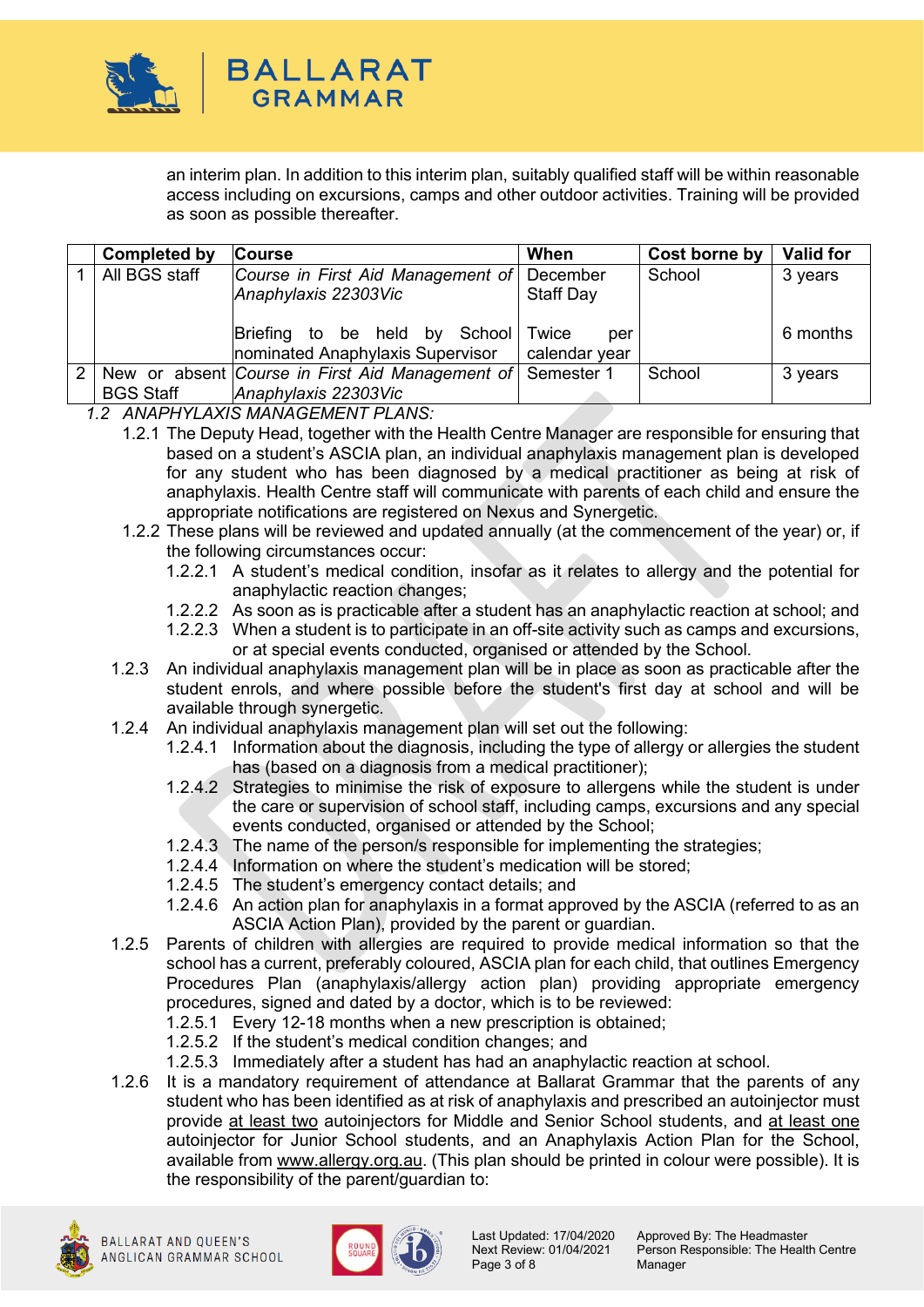

- 1.2.6.1 Inform the School if their child's medical condition changes and, if relevant, provide an updated emergency procedures plan;
- 1.2.6.2 Supply the autoinjectors and other required medication and ensuring that the medication has not expired; and
- 1.2.6.3 Provide an up to date photo for the emergency procedures plan when that plan is provided to the School and when it is reviewed.
- 1.2.7 At the commencement of each term, the Health Centre will contact parents of all anaphylactic students to alert them to the date on which their child's/children's autoinjectors and Anaphylaxis Management Plans fall out of date. Parents will ensure their child's/children's injectors and Anaphylaxis Management Plan are always in date.
- 1.2.8 Student's ASCIA plans will be displayed in a prominent location of the corresponding staffroom and each students' medical condition is indicated with a  $\triangle$  on Nexus.
- 1.2.9 In the Junior School, autoinjectors are stored in the Junior School sickbay. In the Senior School, one autoinjector is to be carried by the student **at all times** and an extra, assigned, autoinjector is to be kept in the Health Centre. Another generic autoinjector is carried at all times by the Health Nurse and is available for emergency situations on campus. There are also a number of generic autoinjectors purchased by the Health Centre placed strategically in major sections around the School including in the Year 4 Centre, the CEEd, the WCPA, the Boat Shed, the Dining Hall, sporting facilities, Reception areas, and in all Boarding Houses. Boarding students will also have an additional, assigned, autoinjectors in the boarding house. It is the responsibility of parents to ensure that students carry autoinjectors in such a way as to keep the medications safe whilst at the same time available in an emergency. (The School autoinjector should NEVER be relied on in place of the autoinjector carried by the student).
- 1.2.10 Students who are found not to have their assigned autoinjector on their persons will be sent home or back to the boarding house as appropriate.
- 1.2.11 At the beginning of each year the Health Centre Manager has the delegated authority by the Headmaster to review the numbers of students within the School who have an individual anaphylaxis management plan and based on these numbers, purchase the required number of surplus autoinjectors.
	- 1.2.11.1 The purchase of surplus autoinjectors will be made by the Headmaster's delegate (the Health Centre Manager) having considered:
		- 1.2.11.1.1 The number of students enrolled at risk of anaphylaxis;
		- 1.2.11.1.2 The accessibility of adrenaline autoinjectors supplied by parents;
		- 1.2.11.1.3 The availability of a sufficient supply of autoinjectors for general use in specified locations at the sShool, including the school yard, at excursions, camps and special events conducted, organised or attended by the school and
		- 1.2.11.1.4 That autoinjectors have a limited life, usually expire within 12-18 months, and will need to be replaced at the school's expense, either at the time of use or expiry, whichever comes first.
- *1.3 Junior School Procedure*
	- 1.3.1 For all off-campus activities and excursions, staff are required to collect from the Junior School Sick Bay, and carry, any anaphylactic student's autoinjector and Anaphylaxis Management Plan at all times. **Supervising staff are also required to collect and carry a Junior School First Aid kit as well as a generic autoinjector.** For all off-campus activities, staff are also required to carry a school mobile phone at all times to facilitate communication with emergency services in the event of any emergency.
	- 1.3.2 The staff member overseeing the activity carries the responsibility of ensuring the provision of the assigned student autoinjector, the student Anaphylaxis Plan, the appropriate First Aid Kit and the School mobile phone.





Page 4 of 8

Last Updated: 17/04/2020 Approved By: The Headmaster<br>Next Review: 01/04/2021 Person Responsible: The Healt Person Responsible: The Health Centre<br>Manager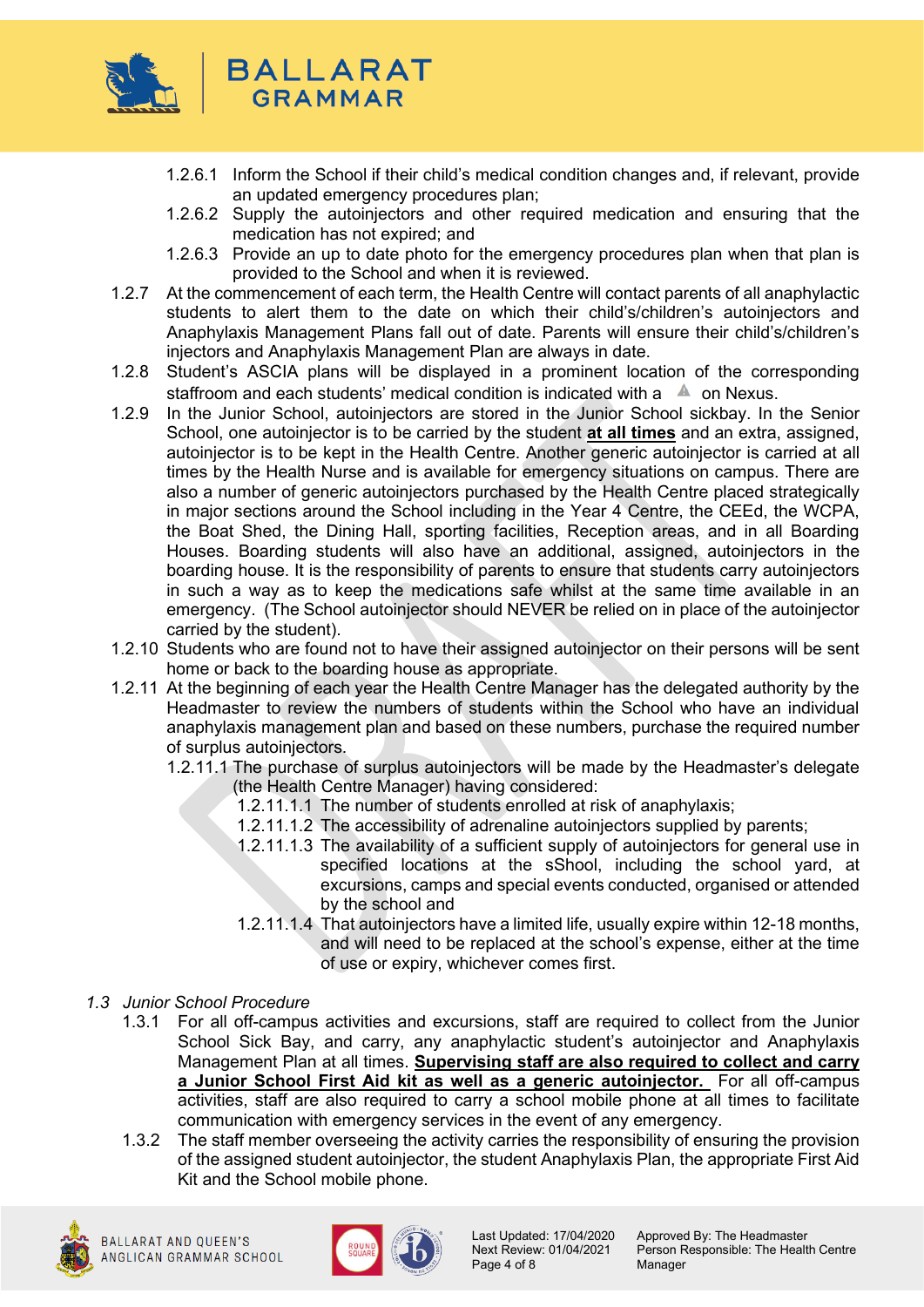

- 1.3.3 The return of both the student assigned autoinjectors and Anaphylaxis Management Plans following the activity or excursion is the responsibility of the supervising teacher.
- 1.3.4 For Junior School Physical Education classes, teaching staff will be required to carry one of the School 'bum bag' First Aid Kits and collect a generic autoinjector.
- 1.3.5 School parents are responsible for the provision of both an 'in date' autoinjector and Anaphylaxis Plan on an annual basis.
- 1.3.6 Parents are advised that students with severe allergies have their photos and anaphylaxis plans displayed in the staff room, on Nexus and on the School data base (Synergetic) as a reference point for teaching staff to ensure they can provide the best possible care in cases of emergency.
- 1.3.7 Junior School staff are required to make themselves familiar with the photographs of students with severe allergies as displayed in the staff room, and on Synergetic.
- 1.3.8 Children who are highly allergic to any allergens are at risk of anaphylaxis if exposed. Those who have had a previous anaphylactic reaction are at increased risk. If an exposure to an allergen is thought to have occurred and the student feels unwell in any way, the Student Action Plan will be followed including any appropriate emergency measures such as hospitalisation and the parents will be notified.
- *1.4 Senior School procedure*
	- 1.4.1 For all off-campus activities and excursions, including sport, students are required to take and carry their own autoinjector and Anaphylaxis Plan at all times. For all off-campus activities, **supervising staff are required to carry a student's back-up assigned autoinjector, which is obtained from the Health Centre prior to departure for the activity by the supervising or overseeing staff member.** For all off-campus activities, staff are required to carry a school mobile phone at all times to facilitate communication with emergency services in the event of any emergency.
	- 1.4.2 The staff member overseeing the activity carries the responsibility of ensuring the provision of the assigned student autoinjector and student Anaphylaxis Plan, the Health Centre assigned student autoinjector and student Anaphylaxis Plan, the appropriate (for the activity) First Aid Kit and the School mobile phone.
	- 1.4.3 The return of both the Health Centre-held student assigned autoinjector and Anaphylaxis Management Plans following the activity or excursion is the responsibility of the supervising teacher.
	- 1.4.4 School parents are responsible for the provision of both an 'in date' autoinjector and Anaphylaxis Plan on an annual basis.
	- 1.4.5 Parents are advised that students with severe allergies have their photos and anaphylaxis plans displayed in the staff rooms, on Nexus and on the School data base (Synergetic) as a reference point for teaching staff to ensure they can provide the best possible care in cases of emergency.
	- 1.4.6 Senior and Junior School staff are required to make themselves familiar with the photographs of students with severe allergies as displayed in the staff room, and on Synergetic.
	- 1.4.7 Children who are highly allergic to any allergens are at risk of anaphylaxis if exposed. Those who have had a previous anaphylactic reaction are at increased risk. If an exposure to an allergen is thought to have occurred and the student feels unwell in any way, the Student Action Plan will be followed including any appropriate emergency measures such as hospitalisation and the parents will be notified.
- *1.5 Boarding House procedure* 
	- 1.5.1 For all off-campus activities and excursions, including sport, students are required to take and carry their own autoinjector and Anaphylaxis Plan at all times. For all off-campus





Page 5 of 8

Last Updated: 17/04/2020 Approved By: The Headmaster<br>Next Review: 01/04/2021 Person Responsible: The Healt Person Responsible: The Health Centre<br>Manager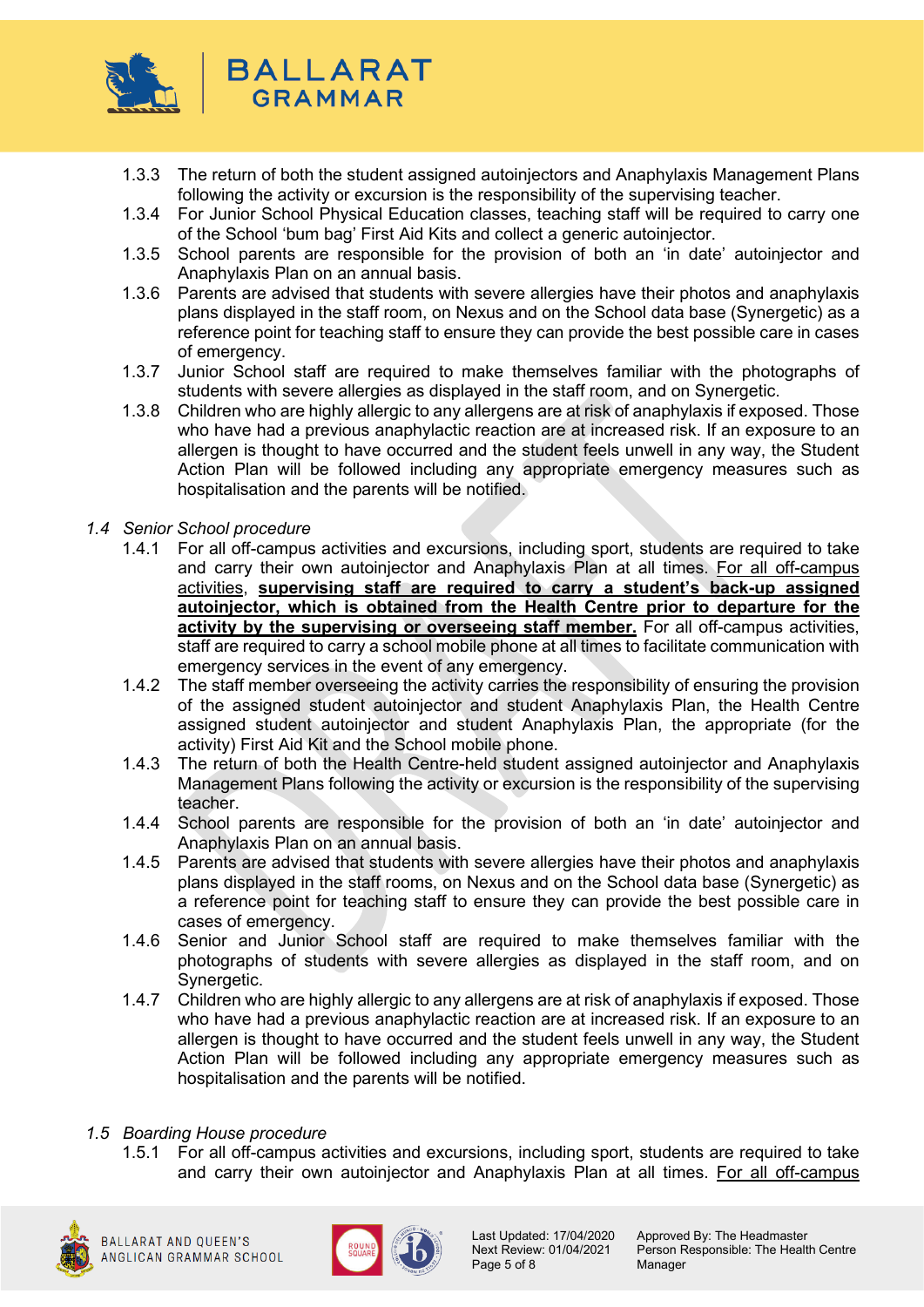

activities, **supervising staff are required to carry a student's back-up assigned autoinjector, which is obtained from the Health Centre prior to departure for the activity by the supervising or overseeing staff member.** For all off-campus activities, staff are required to carry a school mobile phone at all times to facilitate communication with emergency services in the event of any emergency.

- 1.5.2 The staff member overseeing the activity carries the responsibility of ensuring the provision of the assigned student autoinjector and student Anaphylaxis Plan, the Health Centre assigned student autoinjector and student Anaphylaxis Plan, the appropriate (for the activity) First Aid Kit and the School mobile phone.
- 1.5.3 The return of both the Health Centre-held student assigned autoinjector and Anaphylaxis Management Plans following the activity or excursion is the responsibility of the supervising teacher.
- 1.5.4 Generic autoinjectors are located in multiple locations within the boarding precinct and all boarding staff are expected to familiarise themselves with these locations.
- 1.5.5 School parents are responsible for the provision of both an 'in date' autoinjector and Anaphylaxis Plan on an annual basis.
- 1.5.6 Parents are advised that students with severe allergies have their photos and anaphylaxis plans displayed in the staff rooms, on Nexus and on the School data base (Synergetic) as a reference point for teaching staff to ensure they can provide the best possible care in cases of emergency.
- 1.5.7 Boarding staff are required to make themselves familiar with the photographs of students with severe allergies as displayed in the relevant area of the boarding house, and on Synergetic.
- 1.5.8 Children who are highly allergic to any allergens are at risk of anaphylaxis if exposed. Those who have had a previous anaphylactic reaction are at increased risk. If an exposure to an allergen is thought to have occurred and the student feels unwell in any way, the Student Action Plan will be followed including any appropriate emergency measures such as hospitalisation and the parents will be notified.

# **2 ANAPYLAXIS MANAGEMENT STRATEGIES**

- *2.2 STAFF ACTION IN EMERGENCY MANAGEMENT OF SERIOUS ALLERGIES INCLUDING THE USE OF AN AUTOINJECTOR:* 
	- 2.2.1 As a part of the duty of care owed to students, teachers are required to administer first aid when necessary and within the limits of their skill, expertise and training.
	- 2.2.2 In the case of anaphylaxis this includes following the student's Action Plan and administering an autoinjector if necessary. It should be noted that a teacher's duty of care is greater than that of an ordinary citizen in that a teacher is obliged to assist an injured student, while an ordinary citizen may choose to do nothing.
	- 2.2.3 The student's individual Allergy Management Plan will document the action required. Any student with an identified anaphylactic reaction will have his/her Action Plan documented in the anaphylactic area of the medical details section on the School database and noted in "Public Medical Alert".
	- 2.2.4 The names of students who are at risk of severe allergy and the nature of these allergies, are individually recorded on class lists on Nexus and Synergetic and are prominently displayed in respective Staffrooms and Boarding Houses.
	- 2.2.5 It is a school requirement that staff who take students off campus for any reason e.g. excursions, sporting activities print out a "Confidential Student Medical Alert with Contacts" Synergetic Report. This is to be taken with them and kept secure. **Staff are to ensure that students have their autoinjectors and Anaphylaxis Management Action Plans with them before leaving and any students who does not, cannot attend the activity.**



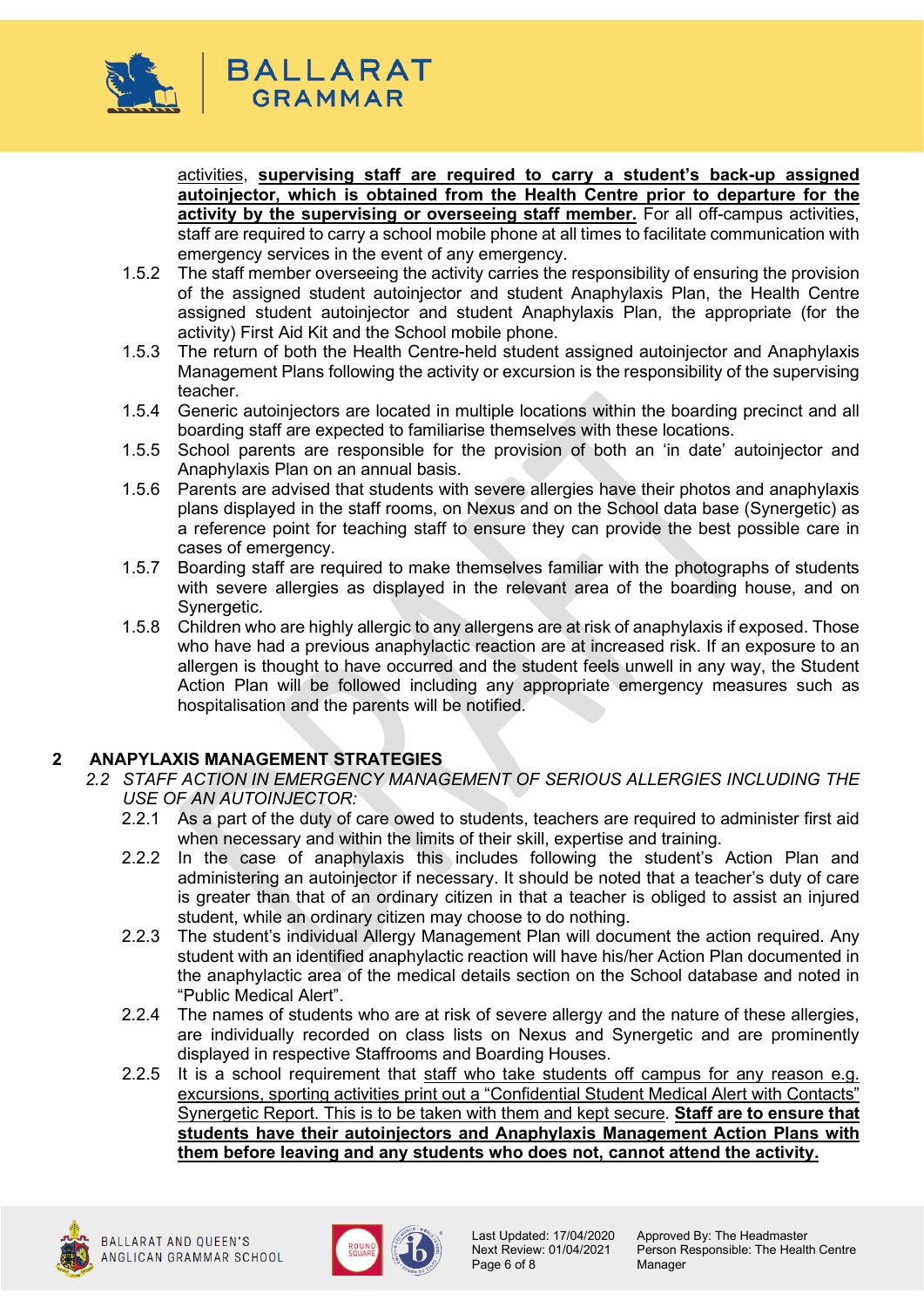

2.2.6 All staff are trained in the use of an autoinjector and in the signs and symptoms of allergic reactions.

# *2.3 STAFF ACTION IN THE EVENT OF ANAPHYLAXIS*

- 2.3.1 During School Hours:
	- 2.3.1.1 In the event of suspected or confirmed student anaphylaxis, staff must follow the student's Anaphylaxis Management Plan and then contact the Health Centre on (852) internal or 5338 0852 (external) immediately.
	- 2.3.1.2 Health Centre staff will provide short-term guidance, attend in person as soon as possible if event is on campus, and ring for ambulance if/when anaphylaxis is confirmed. If event is off campus, ambulance services are to be called on the suspicion of anaphylaxis.
	- 2.3.1.3 Staff are to remain with affected student at least until Health Centre staff attend, or until ambulance arrives, if off campus.
	- 2.3.1.4 Staff are to follow directives given by Health Centre staff or ambulance personnel.
	- 2.3.1.5 Attending staff or Health Centre staff are to complete an *Accident / Incident or Near Miss Form online* as soon as practical following the event.
- 2.3.2 Out of School Hours:
	- 2.3.2.1 As above but no Health Centre call or attendance, call to be straight to ambulance services.
	- 2.3.2.2 In the event of suspected or confirmed student anaphylaxis, staff are to contact the relevant emergency service ambulance (000) immediately.
	- 2.3.2.3 Ambulance services will provide short-term guidance and attend in person as soon as possible.
	- 2.3.2.4 Staff are to remain with affected student until ambulance services attend.
	- 2.3.2.5 Staff are to follow directives given by ambulance services personnel.
	- 2.3.2.6 Attending staff are to complete an *Accident / Incident or Near Miss Form* online as soon as practical following the event.
	- 2.3.2.7 The submission of an Anaphylactic event on an Incident Report will be reviewed initially by the Risk Management Committee.
- *2.4 STRATEGIES TO REDUCE EXPOSURE TO ALLERGENS:*
	- 2.4.1 The following checklist will be audited annually during the policy review.
		- 2.4.1.1 Ballarat Grammar will endeavour to take reasonable measures to minimise the allergen exposure of members of the school community. The School will aim, where possible, to limit allergen exposure to students at school.
		- 2.4.1.2 A key feature of our risk minimisation strategy is to inform all students of the risks of sharing lunches. Regular discussions with all classes will emphasise the importance of eating their own food and of not sharing foods, as this poses a significant risk for some students.
		- 2.4.1.3 It is generally requested that parents/guardians avoid sending nuts or nut spreads such as Nutella and peanut butter to school in lunchboxes, in particular if a class member has a known nut allergy.
		- 2.4.1.4 Provoking a student with a known allergy will be regarded with the utmost seriousness according to the Behavioural Expectations Policy and could result in immediate suspension.
		- 2.4.1.5 Other risk minimisation strategies are listed below, and it is requested that all staff, students and families familiarise themselves with the recommendations to make the environment as safe as possible for those in the Grammar family affected with serious allergies.